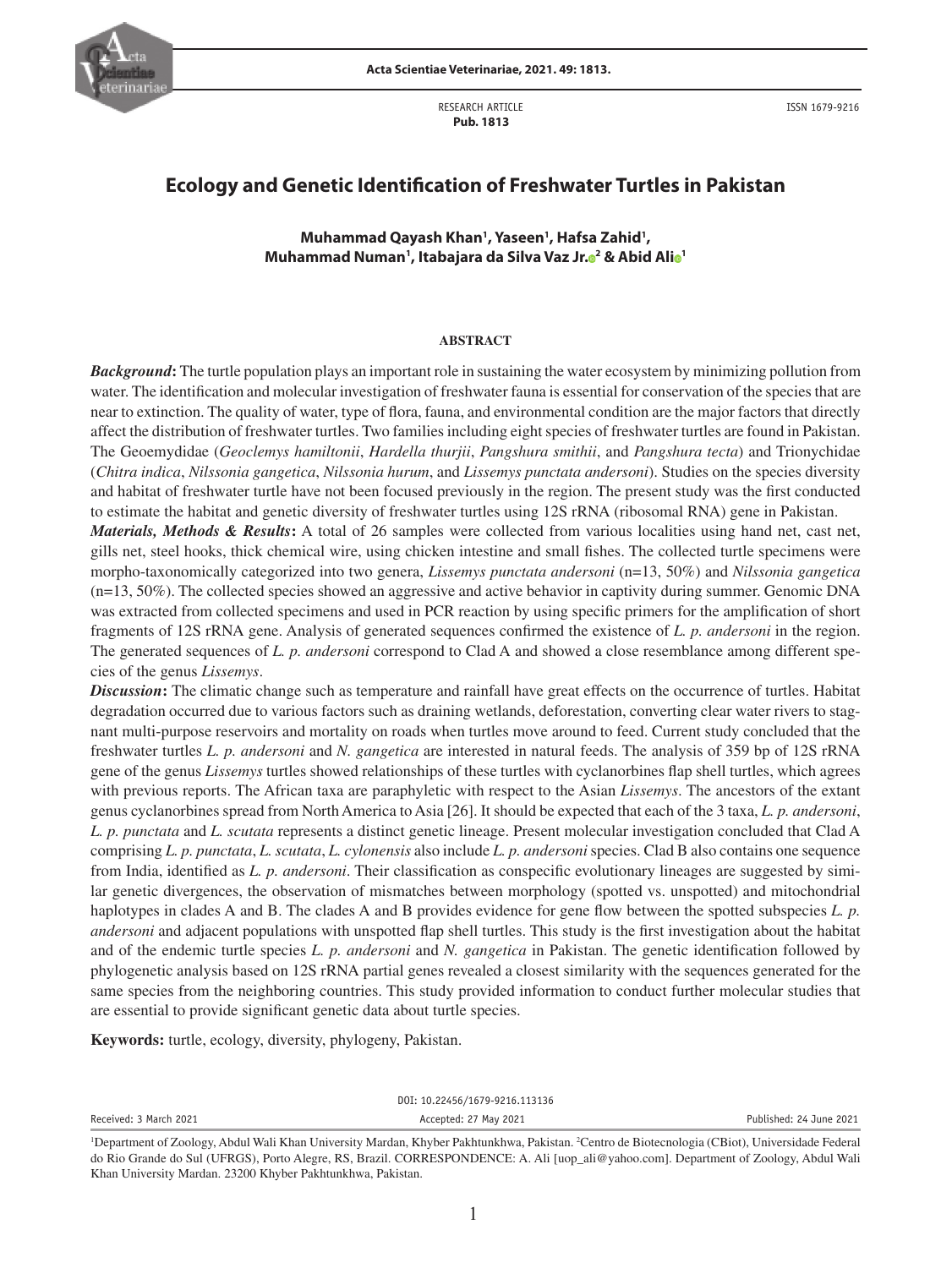**M.Q. Khan, Y.H. Zahid, M. Numan, I.S. Vaz Jr. & A. Ali. 2021.** Ecology and Genetic Identification of Freshwater Turtles in Pakistan. *Acta Scientiae Veterinariae*. 49: 1813.

### **INTRODUCTION**

Freshwater turtles in muddy environments, medium-size rivers, dams, and ponds are considered as water purifiers as it contributes to the reduction of algal bloom and are indicators of pollution [4,23,28,36]. Soft-shell turtles are a useful source of protein [11,17,37] and used for purifying blood and cure respiratory diseases and intestinal disorders [13,24]. Several factors such as habitat fragmentation, pollution, introduction of exotic species, hunting, and global climate change affect the biodiversity of turtle fauna [5,9,19,21,22]. The conservation and hatch and release programs of freshwater turtles was initiated in the last two decades for the purification of different freshwater bodies [16,25,31,32,37].

Two families including 8 species of freshwater turtles are found in Pakistan [2,3,15,17,31]. The Geoemydidae (*Geoclemys hamiltonii*, *Hardella thurjii*, *Pangshura smithii*, and *Pangshura tecta*) and Trionychidae (*Chitra indica*, *Nilssonia gangetica*, *Nilssonia hurum*, and *Lissemys punctata andersoni*). *Lissemys* is unique among all turtles due the peripheral bone and flexible rubbery posterior shell margin [6].

Pakistan banned the export of wild mammals and reptiles in 1981 and struggled for conservation and protection of threatened species. However, illegal trade of turtles and their body parts have been regularly reported [1,15,16,18].

The harmful effects on freshwater turtles due to habitat destruction in Pakistan have been documented and mostly associated with anthropogenic activities [16,19,21,31]. Studies are scarce on the molecular identification and ecology of freshwater turtles in Pakistan. Therefore, present study aimed to investigate the ecology and molecularly identify these turtle species.

### **MATERIALS AND METHODS**

### *Study area*

The study was conducted in District Malakand namely Esaro Banda, Musamina, Roos Banda, Camp and Ghari Usmani Khel and specimens were collected during 2018-2019. A total of 5 sites were surveyed in the selected District. The Global Positioning System was used to obtain geographic coordinate data on a Microsoft Excel spreadsheet to create a map for the selected study areas using ArcGIS 10.3.1 (Figure 1).



**Figure 1.** Map of Khyber Pakhtunkhwa (top), map of district Malakand, study area (bottom).

#### *Capturing*

The samples of freshwater turtles were captured by hand net, cast net, gills net, steel hooks, thick chemical wire, using chicken intestine and small fishes.

### *Identification of the turtle*

The freshwater turtle species identification was based on standard published literature and keys [12,14,17,32]. The morphometry of turtles was carried out as described previously [33] based on carapace width (CW), carapace length (CL), plastron width (PW), plastron length (PL) and body weight (BW) [33].

### *Turtle habitat and population*

Habitat preference of each freshwater turtle species was determined by field observation directly. Habitat types and water status in the targeted areas were recorded. The survey was conducted in morning time at 9 am to 2 pm and at nighttime 9 pm to 11 am in winter as well as in summer. Mostly *L. p. andersoni* and *N. gangetica*  species come out of water for basking at 11 am to 1 pm in different targeted sites. To estimate the total population of turtles, the adopted method [27] was followed in which accurate determination of the species was done.

The water and air temperature were recorded through the use of a mercury thermometer which is essential for the conservation. To determine the physicochemical parameters of water during field survey this data has been used to analyze the basking, ambient temperature and feeding activities. Physio-chemical parameters of water monitored each week for the period of one year in captivity.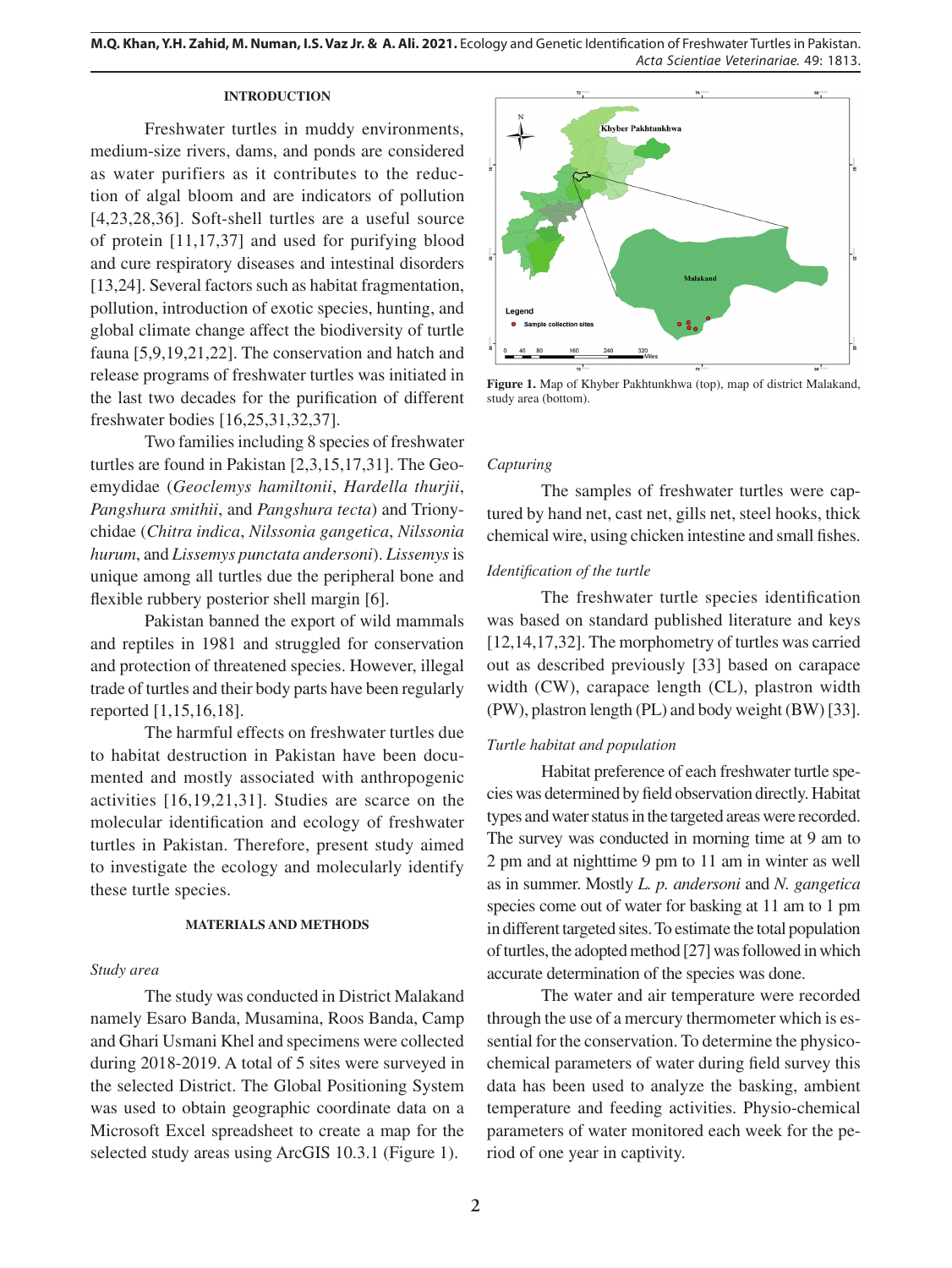### *Study of ecological in captivity*

Culture conditions were created with use of tanks with following dimensions: total length (TL) 9, width 1.5 and height 1.2 m, in Abdul Wali khan University Mardan (AWKUM), KP, Pakistan. Cemented tank was made with suitable space inside the boundary of the tank which was used for the turtle feeding and breeding behavior and observed on daily bases (Table 1). Weekly physico-chemical parameters of water were analyzed in the analytical chemistry laboratory of AWKUM (Table 2). Average parameters were recorded, and the data was analyzed statistically using one-way ANOVA.

### *Blood sampling and DNA extraction*

First the weight of the sample was determined and then 1 mL of i.m. ketamine (ketasol)<sup>1</sup> was injected and waited up to 10 min until complete anesthesia. Blood from the femoral vein through a 5 cc sterilized syringe was taken in an EDTA tube and stored at -20ºC.

A total of 13 morphologically identified samples of *L. p. andersoni* in the selected area were used for genomic DNA extraction through standard manual phenol chloroform method [30]. The concentration of DNA samples was quantified using a Nano-Drop™ 2000/2000c Spectrophotometers<sup>2</sup> and stored at -20ºC until further processing. Partial fragment of 12S rRNA gene for *L. p. andersoni* was amplified by PCR (HT, ILF, UK) using specific primers. PCR reaction was performed in a total volume of 20 mL reaction mixture with composition of 1 mL of each forward (TACAAAAATATCCGCCAGAAAAC) and reverse primer (CTCAGGTC CGGTTTTAATTG), 2

mL of template DNA (100 ng), 4 mL of deionized water and 12 mL of master mix (DreamTaq PCR Master Mix [2X]2. The thermocycling conditions for reaction were optimized as 5 min at 95ºC for initial denaturation followed by 40 cycles of denaturation at 95ºC for 30 s annealing at 60ºC for 30 s, and extension at 72ºC for 1 min, and final extension for 10 min at 72℃. PCR products were confirmed by running 2% ethidium bromide-stained agarose gel with a 50 bp DNA marker<sup>2</sup>. The results were visualized using the GelDoc<sup>3</sup>.

# *DNA purification and sequencing*

The amplified PCR products were purified with the GeneClean II kit<sup>4</sup> according to the manufacturer's instructions. The purified PCR amplicons (13 PCR product samples) were sequenced unidirectionally by Macrogen<sup>5</sup>. The obtained sequences were trimmed using SeqMan V  $5.0$  (DNASTAR $6$ ) to remove poor quality sequences and further analyzed by using BioEdit Sequence Alignment Editor V. 7.0.5<sup>7</sup> [10] and subjected to BLAST (Basic Local Alignment Search Tool) at NCBI (National Center for Biotechnology Information) to collect the relevant sequences of closely related with the species of *L. p. andersoni* available in GenBank.

# *Phylogenetic analysis*

The obtained trimmed sequences were aligned using ClustalW in BioEdit V  $7.0.5<sup>7</sup>$  [10]. The phylogenetic tree for 12S rRNA sequences were generated based on the maximum likelihood method in MEGA-X8 , with 1000 bootstrapping [20].

| <b>Table 1.</b> Feeding habit and behavior of freshwater turtles in captivity. |  |
|--------------------------------------------------------------------------------|--|
|--------------------------------------------------------------------------------|--|

| <b>Species</b>                 | Habitat                                                                   | Food                                                                                                                                                                                                                                                                                                                                                 | Behavior              |
|--------------------------------|---------------------------------------------------------------------------|------------------------------------------------------------------------------------------------------------------------------------------------------------------------------------------------------------------------------------------------------------------------------------------------------------------------------------------------------|-----------------------|
| Lissemys punctate<br>andersoni | Shallow pools, lakes,<br>rivers, stream, ponds, rich<br>flora, less fauna | carnivore/herbivore:<br>Anura, Blattodea, Hirudinea, Anisoptera, and plants, Mentha longifolia,<br>arundo donax, Origanum vulgare, Cynodon dactylon, Convolvulus<br>arvense, Desmostachya bipinnata, Channa gachua, Bufo surdus,<br>Lumbricina                                                                                                       | Shy and<br>aggressive |
| Nilssonia gangetica            | River, lakes, permanent<br>ponds, rick fauna and<br>flora.                | Omnivore:<br>Glyptothorax slocki, Tor putitora, Channa punctatus, Channa gachua,<br>Bufo surdus, Lumbricina, Mastacembelus armatus<br>Anas, Gallus gallus domesticus, Blattodea, Anisoptera and plant like<br>Amaranthus viridis, Cynodon dactylon, Dalbergia sissoo, Desmostachya<br>bipinnata, Ficus carica, Medicago minima, Tribulus terrestris, | Very<br>aggressive    |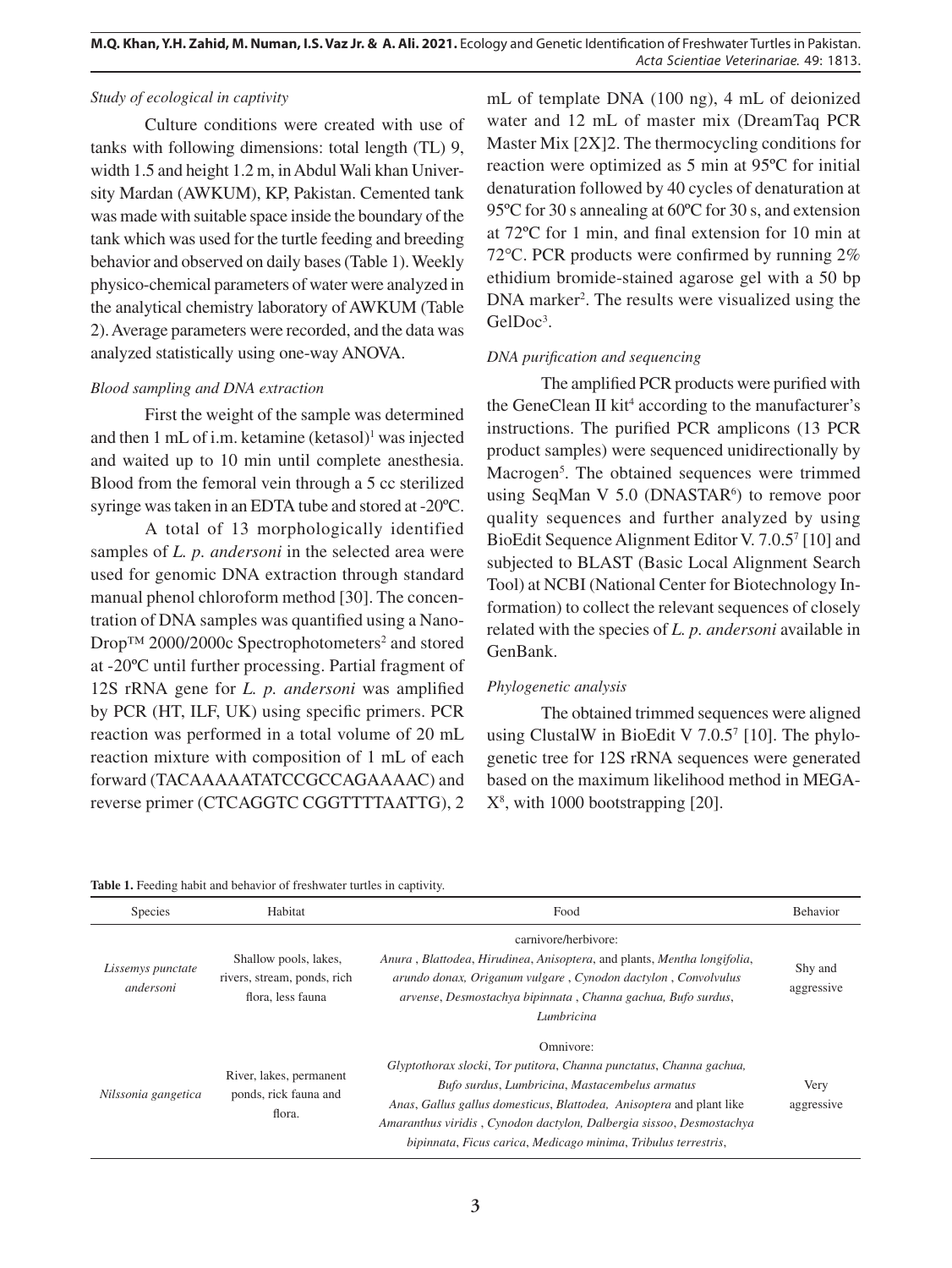**M.Q. Khan, Y.H. Zahid, M. Numan, I.S. Vaz Jr. & A. Ali. 2021.** Ecology and Genetic Identification of Freshwater Turtles in Pakistan. *Acta Scientiae Veterinariae*. 49: 1813.

| Time Duration           | Conductivity (ms/cm) | Salinity $(g/L)$  | pH              | Resistivity     | $TDS$ (mg/L)    | Water temp $(^{\circ}C)$ |
|-------------------------|----------------------|-------------------|-----------------|-----------------|-----------------|--------------------------|
| Initial First Week      | $3.01 \pm .015$      | $0.385 \pm .0025$ | $7.77 \pm .020$ | $1.57 \pm .375$ | $0.25 \pm .020$ | $22 \pm 2.00$            |
| <b>Final First Week</b> | $2.87 \pm .020$      | $0.185 \pm .003$  | $6.8 \pm .100$  | $1.58 \pm .375$ | $5.04 \pm .020$ | $25 \pm 1.00$            |
| Initial Second Week     | $3.02 \pm .020$      | $0.384 \pm .003$  | $7.77 \pm .020$ | $1.58 \pm .369$ | $0.26 + 0.020$  | $23 \pm 1.00$            |
| Final second Week       | $2.8 \pm .100$       | $0.177 \pm .002$  | $6.6 \pm .200$  | $4.92 + 6.128$  | $5.02 \pm .010$ | $26 \pm 1.00$            |
| Initial third Week      | $2.8 + 100$          | $0.385 \pm .002$  | $7.76 \pm .030$ | $1.37 + 020$    | $5.02 \pm .020$ | $21 + 2.00$              |
| Final third Week        | $2.8 \pm .100$       | $0.186 \pm .002$  | $6.5 \pm .200$  | $1.98 \pm .015$ | $5.02 \pm .010$ | $27 + 2.00$              |
| Initial fourth Week     | $2.8 \pm .100$       | $0.385 \pm .003$  | $7.77 \pm .020$ | $1.58 \pm .363$ | $5.02 \pm .02$  | $23 \pm 2.00$            |
| Final fourth Week       | $2.8 \pm .000$       | $0.176 \pm .002$  | $6.4 \pm .200$  | $1.97 \pm .015$ | $5.02 \pm .020$ | $25 \pm 2.00$            |

**Table 2.** Physico-chemical parameters of water in freshwater turtles' captivity.

#### **RESULTS**

The census observed two species of turtle *L. p. andersoni* and *N. gangetica*. The targeted station was covered by grassy vegetation. It included such as mud content, hard soil, shallow water, and sandy rocky bank. All collected species belong to the family Trionychidae. The abundant population of *L. p. andersoni* was observed in river Camp (26.92%) while *L. p. andersoni*  was absent in Musamina persh and *Ross* banda. The abundant population of *N. gangetica* was observed in Ross banda 23.07% and near camp and Ghari Usmanikhel were found free of *N. gangetica*. The locality of Esaro banda had both species (19.23%) where the area was covered by muddy soil and huge amounts of fauna and flora. During the survey, recorded water and air temperature was 30 - 43.88ºC, conductivity 720 - 824 (ms/cm), pH 7.6-8, resistivity 1.30 - 1.37, TDS 350 - 410 (mg/L) and salinity  $0.35 - 0.42$  g/L. The highest number of turtles were recorded in summer session.

The C/L, W, P/L, W and TL range of *L. p. andersoni* recorded 0.1217 - 0.383 m while the *N. gangetica* range 0.253 - 0.7114 m. The ratio of body weight *L. p. andersoni* 0.19 - 1.89 kg and *N. gangetica*  6.30 - 12.38 kg. In tank first The L. p. andersoni were consumed differently 4 animals and 9 plants. The *N. gangetica* were able to consume 12 animals and 6 plants. The *L. p. andersoni* showed shy and aggressive behavior while *N. gangetica* were extremely aggressive in behavior from April to September in cemented tanks especially in summer from 11am - 3pm (Table 1).

Habitat composition varied considerably among the targeted sites depending on the nature of banks and availability of fauna and flora. From June to August the turtle's habitat degraded heavy rainfall and major flood following dislodged and inundated most of our water level monitoring stations. Major sources of water come out from ground and also contaminated water with sewage coming from shop houses and institutes, water as polluted.

### *Sequence and phylogenetic analysis*

Thirteen nucleotide sequences with 359 bp were obtained in this work and showed 100 % identity in nucleotide sequence. A total of 44 similar sequences of turtle 12S rRNA gene were downloaded from NCBI. Comparative analysis of a current sequence showed 99- 100 % identity in nucleotide sequence, with 12S rRNA sequences reported from India (FR850504, MF041983, FR850529, FR850513, FR850522) and Sri Lanka (FR850544). Sequences generated in this study were deposited to the GenBank (MT000050). In phylogenetic analyses, the sequence from Pakistan was clustered with *L. p. andersoni* from India and Sri Lanka (Figure 2).

### **DISCUSSION**

The present study investigated the ecology and molecular phylogeny of freshwater turtles in Pakistan. The turtles were reared in captivity for one year and the water parameters were checked thoroughly. Studies are conducted on ecology and genetic diversity of freshwater turtles while attempting to address strategies for turtle's conservation poses a problem. The Indian flap-shell turtle is an abundant species, due to its affections to stagnant waters of rivers, ponds, shallow streams, lakes, marshes and extends into the urban sewage system. The *N. gangetica* were abundant with a reasonable population in all surveyed sites [28,35,31]. As far as the present study reported that *L. p. andersoni*  and *N. gangetica* are found in the drain system, stagnant water, canal, and stream at target sites.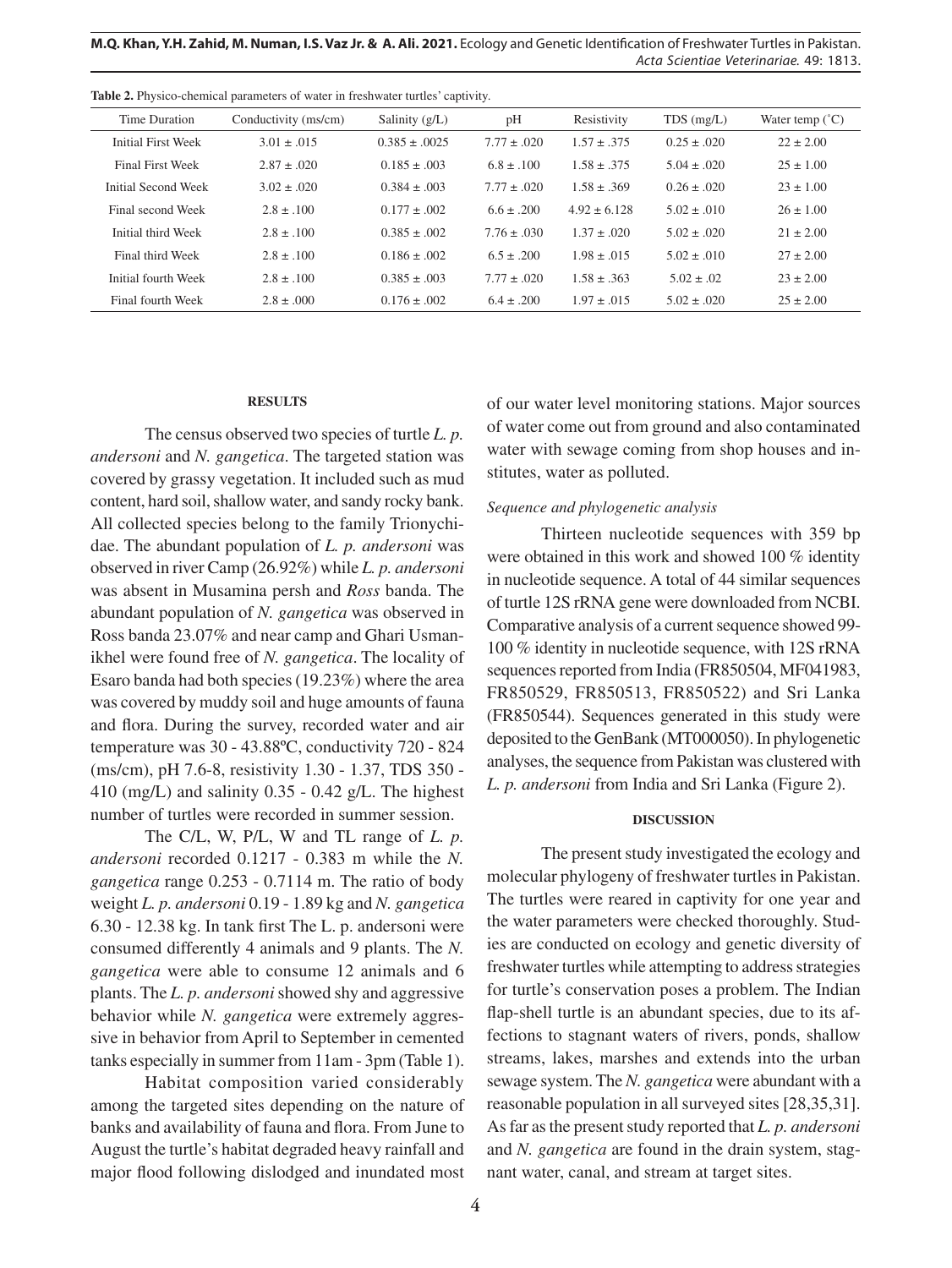| MG431983.1:589-897 Pelodiscus sinensis                   |  |
|----------------------------------------------------------|--|
| <b>JQ688042.1:515-823 Pelodiscus sinensis</b><br>95      |  |
| LT993780.1:58-366 Pelodiscus sinensis                    |  |
| 97<br>LT993781.1:58-366 Pelodiscus sinensis              |  |
| LT992381.1:58-366 Pelodiscus parviformis                 |  |
| LT992375.1:58-366 Pelodiscus parviformis                 |  |
| 97<br>90                                                 |  |
| LT992354.1:58-366 Pelodiscus parviformis                 |  |
| LT992368.1:58-365 Pelodiscus axenaria                    |  |
| LT992369.1:58-365 Pelodiscus axenaria<br>93<br>97<br>64  |  |
| LT992338.1:58-365 Pelodiscus axenaria                    |  |
| 100   NC 053617.1:589-896 Chitra vandijki                |  |
| MT683848.1:589-896 Chitra vandijki<br>61                 |  |
| HE801659.1:51-357 Nilssonia hurum<br>99<br>ا 100         |  |
| HE801657.1:51-357 Nilssonia hurum                        |  |
| FR850551.1:32-336 Lissemys scutata                       |  |
| FR850550.1:34-337 Lissemys scutata<br>100                |  |
| JQ361816.1:598-902 Lissemys scutata                      |  |
| FR850549.1:32-337 Lissemys scutata                       |  |
| 96 FR850522.1:32-337 Lissemys punctata India<br>100      |  |
| FR850513.1:32-337 Lissemys punctata India                |  |
| FR850544.1:32-337 Lissemys punctata Sri Lanka<br>42      |  |
| FR850529.1:32-337 Lissemys punctata India<br>42          |  |
| MF041983.1:48-353 Lissemys punctata India<br>43          |  |
| FR850504.1:32-337 Lissemys punctata anderson India<br>97 |  |
| MT000050. Lissemys punctata anderson Pakistan            |  |
| MW122292.1:583-889 Trachemys scripta<br>100 <sub>1</sub> |  |
| MW122291.1:583-889 Trachemys scripta                     |  |
| LT827162.1:30-336 Graptemys geographica                  |  |
| LT827160.1:30-336 Graptemys geographica<br>98            |  |
| LT827139.1:30-336 Graptemys barbouri<br>36               |  |
| LT827138.1:30-336 Graptemys barbouri                     |  |
| LT827140.1:30-336 Graptemys barbouri<br><sub>98</sub> 46 |  |
| LT827150.1:30-336 Graptemys ernsti                       |  |
| LT827149.1:30-336 Graptemys ernsti                       |  |
| LT827210.1:29-335 Graptemys pulchra                      |  |
| LT827209.1:29-335 Graptemys pulchra<br>87                |  |
| LT827211.1:29-335 Graptemys pulchra                      |  |
| LT827201.1:29-335 Graptemys pseudogeographica<br>я       |  |
| LT827200.1:29-335 Graptemys pseudogeographica<br>49      |  |
| LT827202.1:29-335 Graptemys pseudogeographica            |  |
| LT827217.1:29-335 Graptemys ouachitensis                 |  |
| LT827216.1:29-335 Graptemys ouachitensis<br>87           |  |
| LT827215.1:29-335 Graptemys ouachitensis                 |  |
| LT827182.1:29-335 Graptemys oculifera                    |  |
| LT827181.1:29-335 Graptemys oculifera                    |  |
| FJ039970.1:60-356 Eretmochelys imbricata                 |  |
|                                                          |  |
| 0.020                                                    |  |
|                                                          |  |

**Figure 2.** Maximum likelihood analyses inferred from 12S rRNA sequences from the genus *Lissemys* and *Eretmochelys imbricata* were used as an outgroup. GenBank accession numbers are followed by species name and location of collection. Support values (Bootstrapping values) were indicated at each node. The bar represents 0.020 substitutions per site. Obtained sequences has been represented by black dot.

The climatic change such as temperature and rainfall have great effects on the occurrence of turtles. Habitat degradation occurred due to various factors such as draining wetlands, deforestation, converting clear water rivers to stagnant multi-purpose reservoirs and mortality on roads when turtles move around to feed [34]. Food habitats will be helpful for potential farmers to manage their farms in the most effective and natural way [38]. Current study concluded that the freshwater turtles *L. p. andersoni* and *N. gangetica* are interested in natural feeds.

The analysis of 359 bp of 12S rRNA gene of the genus *Lissemys* turtles showed relationships of these turtles with cyclanorbines flap shell turtles, which agrees with previous reports [7,26]. The African taxa are paraphyletic with respect to the Asian *Lissemys*. The ancestors of the extant genus cyclanorbines spread from North America to Asia [26]. It should be expected that each of the 3 taxa, *L. p. andersoni*, *L. p. punctata* and *L. scutata* represents a distinct genetic lineage [3,6-8,26]. Present molecular investigation concluded that Clad A comprising *L. p. punctata*, *L. scutata*, *L. cylonensis* also include *L. p. andersoni* species. Clad B also contains one sequence from India, identified as *L. p. andersoni*. Their classification as conspecific evolutionary lineages are suggested by similar genetic divergences, the observation of mismatches between morphology (spotted vs. unspotted) and mitochondrial haplotypes in clades A and B. The clades A and B provides evidence for gene flow between the spotted subspecies *L. p. andersoni* and adjacent populations with unspotted flap shell turtles. This molecular investigation will contribute to a better understanding in the systematics and taxonomy of freshwater turtles.

### **CONCLUSION**

 This study explored the ecology, habitat and diversity of freshwater turtles at molecular level in Pakistan. Two species of turtle, *L. p. andersoni* and *N. gangetica*  were reported from the selected region. It was the first study that molecularly characterized important turtle species, *L. p. andersoni*, in Pakistan. The phylogeny of 12S rRNA showed similarity with *L. p. andersoni* from other Asian regions. Finally, this study provided the foundation to conduct further molecular studies that are essential to explore the genetic diversity of turtle species.

#### MANUFACTURERS

1 Indus pharma. Karachi, Pakistan.

2 Thermo Fischer Scientific Inc. Waltham, MA, USA.

<sup>3</sup>UVP, BioDoc-it<sup>TM</sup>. Upland, CA, USA.

4 QBIOGENE Inc. Carlsbad, CA, USA.

5 Macrogen. Seoul, South Korea.

6 DNASTAR Lasergene Inc. Madison, WI, USA.

7 BioEdit North Carolina State University. Raleigh, NC, USA.

8 Institute of Molecular Evolutionary Genetics Analysis (MEGA). State College, PA, USA.

*Acknowledgements***.** The authors are grateful to Pakistan Science foundation and Higher Education Commission Pakistan for providing financial support for ongoing research in the laboratory.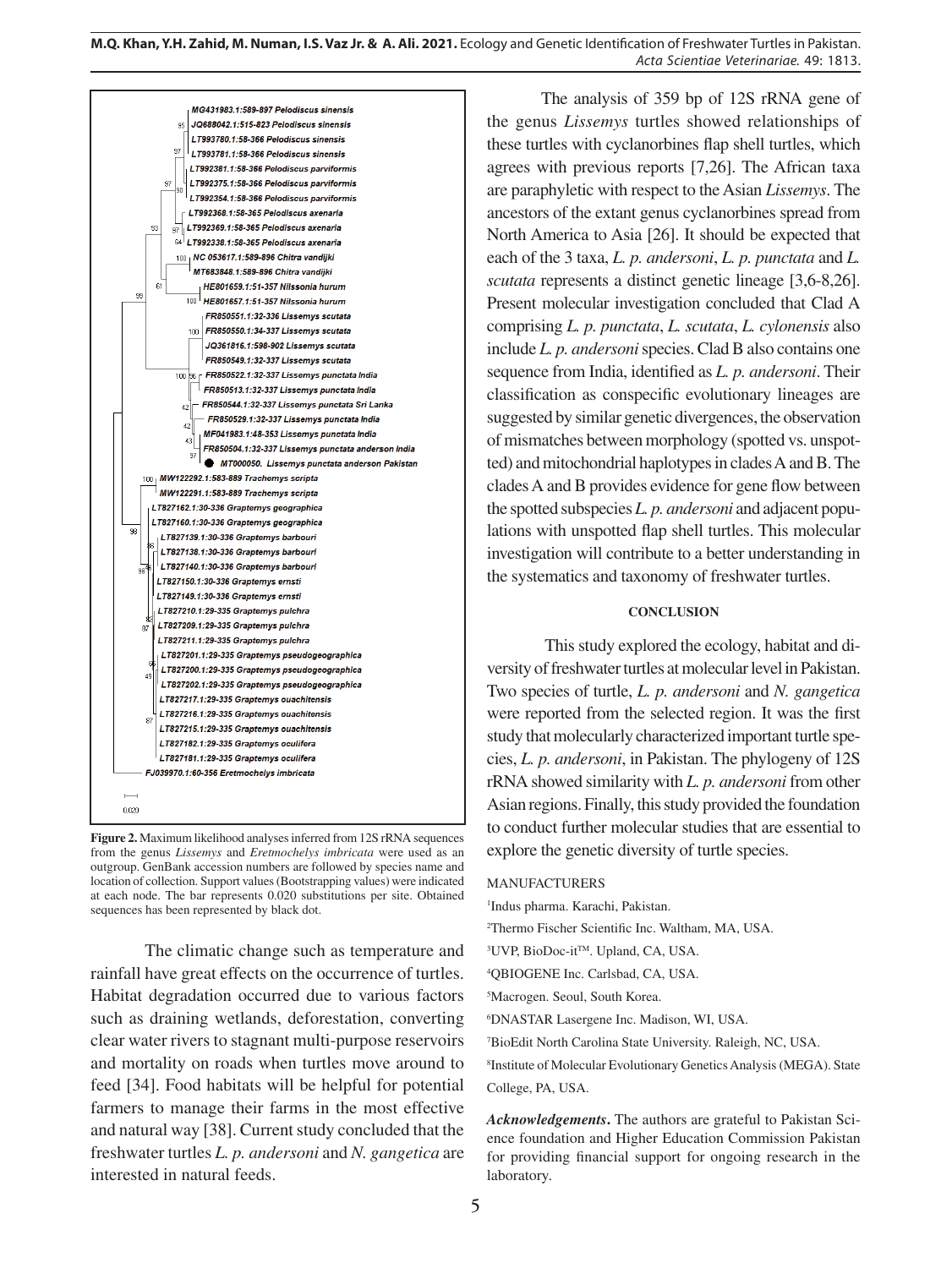*Ethical approval***.** The present study was approved by the advance studies and research board of the Abdul Wali Khan University Mardan (Dir/A&R/AWKUM/2020.4871).

*Declaration of interest***.** The authors certify that they have no affiliations with, or involvement in any organization or entity with any financial interest in the subject matter or materials discussed in this manuscript.

### **REFERENCES**

- **1 Ali W., Javid A., Hussain A. & Bukhari S.M. 2018.** Diversity and conservation of freshwater turtles in Pakistan: a review. *Biodiversity*. 19(1-2): 62-71.
- **2 Begum A., Khan M.Z., Ghalib S.A., Kanwal R., Zehra A., Yasmeen G., Siddiqui S., Hussain B., Khan I.S., Safi A. & Usman M. 2016.** Distribution, status and current trends in the population of coastal birds of Balochistan. *Canadian Journal of Pure and Applied Science*. 10(2): 3853-3864.
- **3 Bibi F. & Ali Z. 2013.** Measurement of diversity indices of avian communities at Taunsa Barrage Wildlife Sanctuary, Pakistan. *The Journal of Animal and Plant Sciences*. 23(2): 469-474.
- **4 Brito E.S., Strüssmann C., Kawashita-Ribeiro R.A., Morais D.H., Ávila R.W. & Campos V.A. 2012.** New records and distribution extensions of three species of *Mesoclemmys Gray*, 1863 (Testudines: Chelidae) in Mato Grosso state, Brazil, with observations on terrestrial movements. *Check List: Journal of Species Lists and Distribution*. 8(2): 294-297.
- **5 Brito E.S., Vogt R.C., Valadao R.M., Franca L.F., Penha J. & Strüssmann C. 2018.** population ecology of the freshwater turtle Mesoclemmys vanderhaegei (testudines: Chelidae). *Herpetological Conservation and Biology*. 13(2): 355-365.
- **6 Delfino M., Scheyer T.M., Fritz U. & Sanchez-Villagra M.R. 2010.** An integrative approach to examining a homology question: shell structures in soft-shell turtles. *Biological Journal of the Linnean Society*. 99(2): 462-476.
- **7 Engstrom T.N., Shaffer H.B. & McCord W.P. 2004.** Multiple data sets, high homoplasy, and the phylogeny of softshell turtles (Testudines: Trionychidae). *Systematic Biology*. 53(5): 693-710.
- **8 Fritz U., Gong S., Auer M., Kuchling G., Schneeweiß N. & Hundsdörfer A.K. 2010.** The world's economically most important chelonians represent a diverse species complex (Testudines: Trionychidae: Pelodiscus). *Organisms Diversity & Evolution*. 10(3): 227-242.
- **9 Gibbons J.W., Scott D.E., Ryan T.J., Buhlmann K.A., Tuberville T.D., Metts B.S., Greene J.L., Mills T., Leiden Y., Poppy S. & Winne C.T. 2000.** The Global Decline of Reptiles, Déjà Vu Amphibians: *Bioscience*. 50(8): 653-666.
- **10 Hall T., Biosciences I. & Carlsbad C. 2011.** BioEdit: an important software for molecular biology. *GERF Bulletin of Biosciences*. 2(1): 60-61.
- **11 Hossain M.L., Sarker S.U. & Sarker N.J. 2008.** Ecology of Spotted Flap shell Turtle, *Lissemys punctata* (Lacepede, 1788) in Bangladesh. *Ecoprint: An International Journal of Ecology*. 15: 59-67.
- **12 Kanwal R., Khan M.Z., Kanwal R. & Ghalib S.A. 2018.** Distribution, status and conservation of freshwater turtles in the Selected Areas of Sindh. *Journal of Animal and Plant Sciences*. 28(3): 915-926.
- **13 Kayani S.B., Anwar M., Ashfaq M., Hussain I. & Mahmood T. 2015.** Morphometric studies of the freshwater turtles from Rawalpindi Islamabad Region of Pakistan. *Journal of Biodiversity and Environmental Sciences*. 6(5): 228-233.
- **14 Khan M.Q., Anjum M.Z., Adnan M., Khan A., Zahid H., Nawab J., Safi S.Z., Shah M.I.A., Kamil A. & Ali A. 2020.** Genetic Diversity of Schizothorax, Tor, and Mystus spp. in Khyber Pakhtunkhwa, Pakistan: Species of Economic Importance. *Pakistan Journal of Zoology*. 53(3): 1-11.
- **15 Khan M.S. 2004.** Annotated checklist of amphibians and reptiles of Pakistan. *Asiatic Herpetological Research*. 10: 191-201.
- **16 Khan M.S. 2010.** Checklist of amphibians of Pakistan. *Pakistan Journal of Wildlife*. 1(2): 37-42.
- **17 Khan M.Z., Kanwal R., Ghalib S.A., Fatima F., Zehra A., Siddiqui S., Yasmeen G., Safi A., Hashmi M.U.A., Hussain B. & Iqbal M.A. 2016.** A review of distribution, threats, conservation and status of freshwater turtles in Sindh. *Canadian Journal of Pure and Applied Sciences*. 10(3): 3997-4009.
- **18 Khan M.Z., Safi A., Ghalib S.A. & Kanwal R. 2016.** Population status, distribution and conservation of freshwater turtles of Peshawar valley, Khyber Pakhtunkhwa, Pakistan. *Canadian Journal of Pure and Applied Sciences*. 10(1): 3732-3750.
- **19 Khan S., Ali S., Muhammad S., Khan B., Ali A., Hesham E.L. & Begum S. 2020.** Bacterial contamination in drinking water of urban Peshawar: a comparative study at the sources and user points of tube wells. *Desalination and Water Treatment*. 181: 221-227.